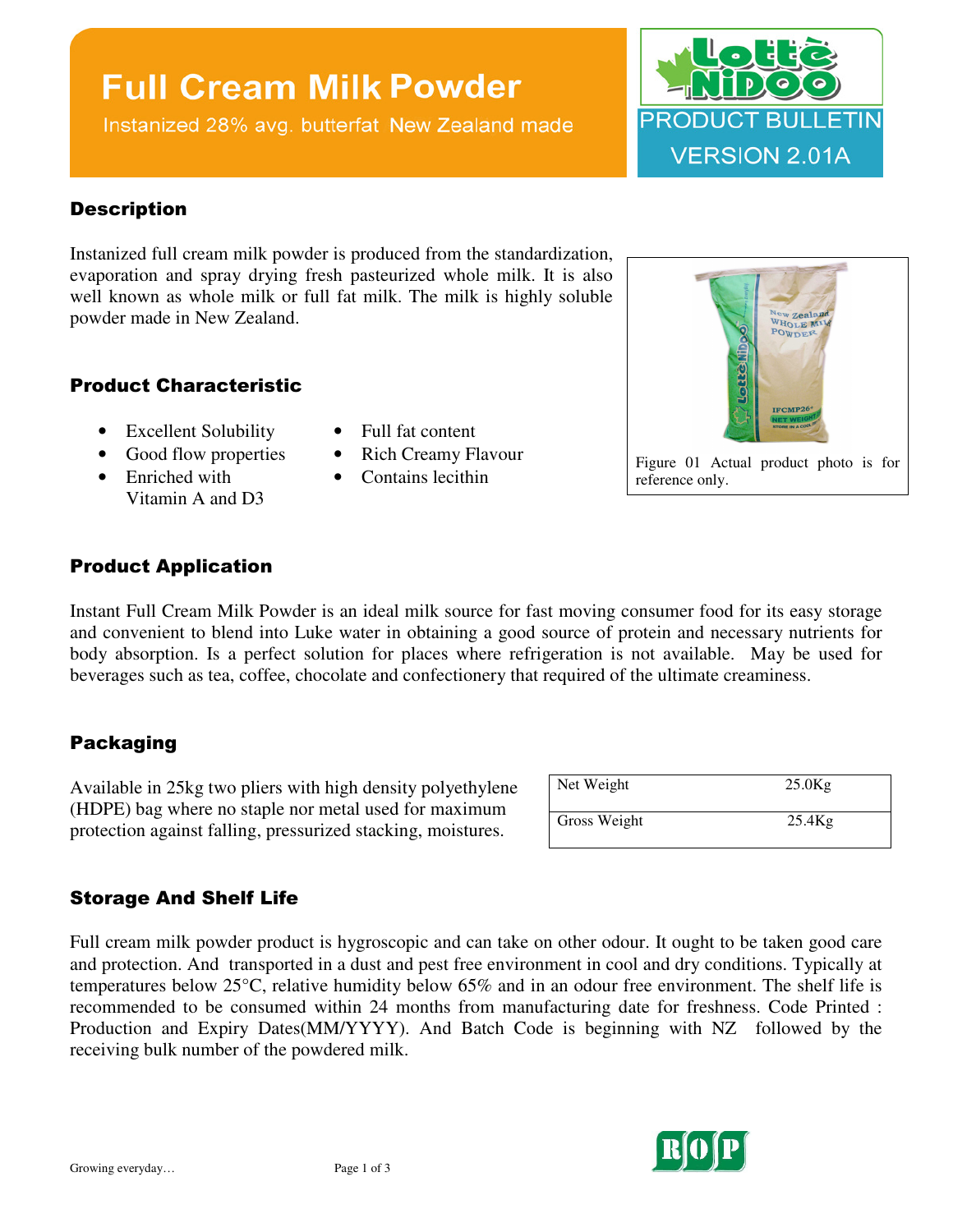# **Full Cream Milk Powder**

Instanized 28% avg. butterfat New Zealand made



#### Product Analysis

Full cream milk powder which is sampled, prepared and tested in accordance with documented procedures shall have the following composition (The value output are typical as measured on an "as is" basis):

Ingredients: Fresh milk, Soya Lecithin, Vitamin A, Vitamin D3, Vitamin B1, Vitamin C, Iron, Zinc, Calcium and Folic Acid.

| <b>Typical Composition Analysis</b> |       |
|-------------------------------------|-------|
| Protein $(N x 6.38)$                | 26.80 |
| Moisture $(g/100g)$                 | 2.7   |
| Fat $(g/100g)$                      | 28.03 |
| Total Carbohydrate (g/100g)         | 36.30 |
| Minerals $(g/100g)$                 | 5.6   |

| <b>Typical Nutritional Analysis</b> |           |
|-------------------------------------|-----------|
|                                     |           |
| Energy (kJ/100g)                    | 2067      |
| Calories (kcal/100g)                | 494       |
| Lactose $(g/100g)$                  | 37.8      |
| Fibre $(g/100g)$                    | ${<}1.0$  |
| Cholesterol (mg/100g)               | 69        |
| Saturated fat (g/100g)              | 17.3      |
| Vitamin A (IU/100g)                 | 2100 I.U. |
| Vitamin D3 (IU/100g)                | 350 I.U.  |
| Vitamin C (mg/100g)                 | 8.0       |
| Iron $(mg/100g)$                    | 0.2       |
| Sodium (mg/100g)                    | 270       |
| Calcium (mg/100g)                   | 1150      |

| <b>Typical Microbiological Analysis</b> |                     |  |
|-----------------------------------------|---------------------|--|
| Aerobic Plate Count (cfu/g)             | < 10,000            |  |
| Coliforms/(g)                           | <b>Not Detected</b> |  |
| Escherichia Coli $(\frac{1}{g})$        | Not Detected        |  |
| Yeast & Moulds $(cfu/g)$                | ا >                 |  |
| $Coag + Staph aureus (g)$               | <b>Not Detected</b> |  |
| Salmonella (/750g)                      | Not Detected        |  |

| Titratable Acidity ( $\%$ m/v) | 0.10         |  |
|--------------------------------|--------------|--|
| Inhibitory Substances (IU/ml)  | Not Detected |  |

| <b>Typical Physical Properties</b> |            |
|------------------------------------|------------|
| Bulk Density (g/ml)                | 0.49       |
| Insolubility Index (ml)            | <1.0       |
| Colour                             | Pale Cream |
| Flavour                            | Creamy     |
| Odour                              | Clean      |
| Scorched Particles (/32.5g)        | А          |

### **Typical Environmental Analysis**

| Pesticides (screening)              |  |
|-------------------------------------|--|
|                                     |  |
| < 0.002<br>$-organochlorine(mg/kg)$ |  |
| -polychlorine (mg/kg)               |  |
| $-PCB$ (mg/kg)<br>< 0.03            |  |
| Heavy metals                        |  |
| $-arsenic(mg/kg)$<br>< 0.02         |  |
| $-lead(mg/kg)$<br>< 0.05            |  |
| -cadmium(mg/kg)<br>< 0.002          |  |
| < 0.01<br>-mercury( $mg/kg$ )       |  |
| Radioactivity                       |  |
| -caesium $137(Bq/kg)$<br>$<$ 5      |  |
| -caesium $134(bq/kg)$<br><5         |  |
| Antibiotics<br>neg. Delvo           |  |

### **Allergens contains ingredients of**

Milk

Soy